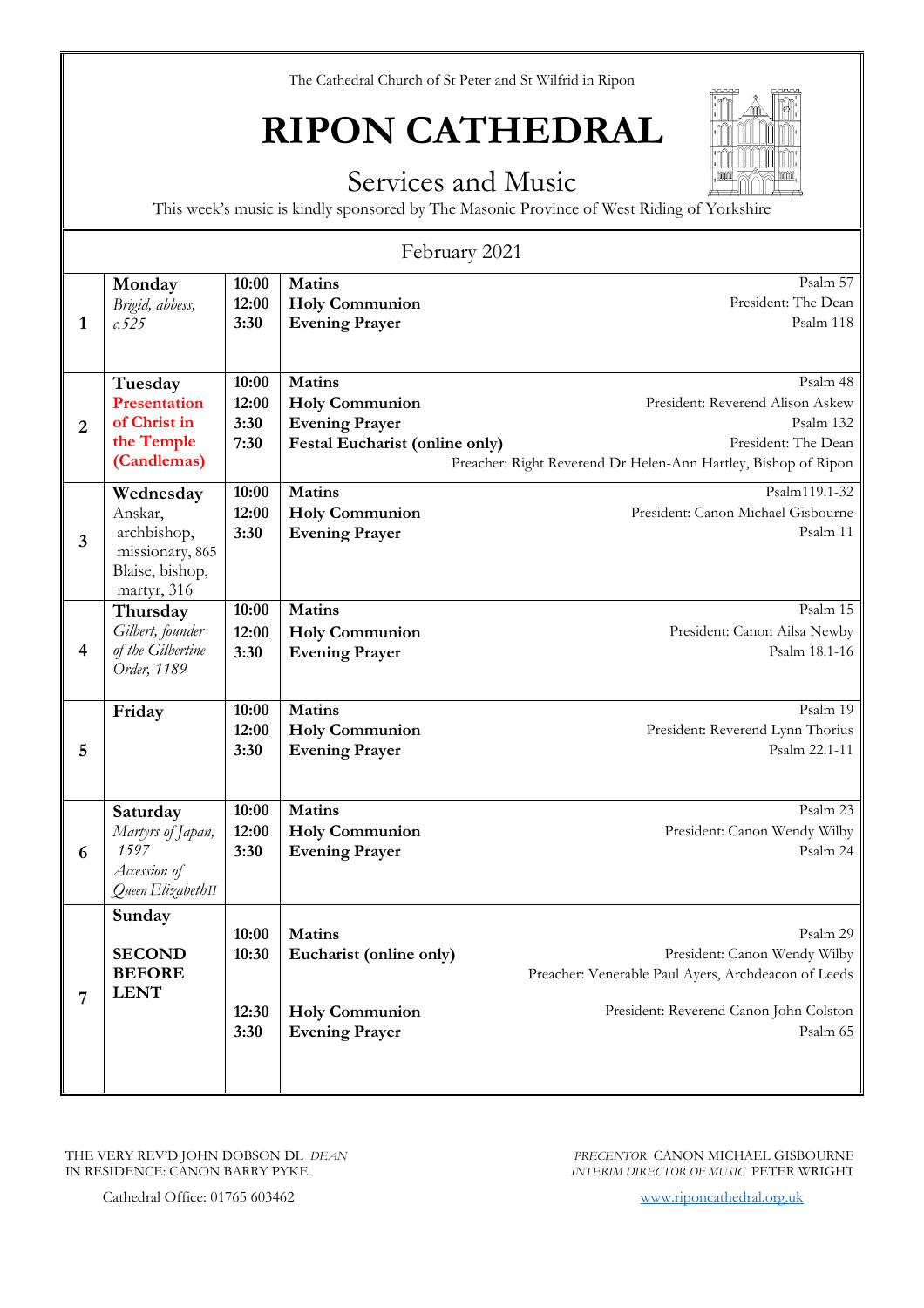## **RIPON CATHEDRAL**

#### Services and Music

This week's music is kindly sponsored by Jean Cowley in memory of her late husband, Pat

| February 2021 |                                                       |                                         |                                                                                                                                    |                                                                                                                       |
|---------------|-------------------------------------------------------|-----------------------------------------|------------------------------------------------------------------------------------------------------------------------------------|-----------------------------------------------------------------------------------------------------------------------|
| 8             | Monday                                                | 10:00<br>12:00<br>3:30                  | <b>Matins</b><br><b>Holy Communion</b><br><b>Evening Prayer</b>                                                                    | Psalm 30<br>President: Canon Michael Gisbourne<br>Psalm 28                                                            |
| 9             | Tuesday                                               | 10:00<br>12:00<br>3:30                  | <b>Matins</b><br><b>Holy Communion</b><br><b>Evening Prayer</b>                                                                    | Psalm 36<br>President: Reverend Chris Cornwell<br>Psalm 33                                                            |
| 10            | Wednesday<br>Scholastica,<br>abbess, $c.543$          | 10:00<br>12:00<br>3:30                  | <b>Matins</b><br><b>Holy Communion</b><br><b>Evening Prayer</b>                                                                    | Psalm 34<br>President: Canon Ailsa Newby<br>Psalm 119.33-56                                                           |
| 11            | Thursday                                              | 10:00<br>12:00<br>3:30                  | <b>Matins</b><br><b>Holy Communion</b><br><b>Evening Prayer</b>                                                                    | Psalm 37.1-20<br>President: Canon Wendy Wilby<br>Psalm 40                                                             |
| 12            | Friday                                                | 10:00<br>12:00<br>3:30                  | <b>Matins</b><br><b>Holy Communion</b><br><b>Evening Prayer</b>                                                                    | Psalm 31<br>President: Reverend Simon Gurd<br>Psalm 35.1-10                                                           |
| 13            | Saturday                                              | 10:00<br>12:00<br>3:30                  | <b>Matins</b><br><b>Holy Communion</b><br><b>Evening Prayer</b>                                                                    | Psalm 42<br>President: Canon Barry Pyke<br>Psalm 46                                                                   |
| 14            | Sunday<br><b>NEXT</b><br><b>BEFORE</b><br><b>LENT</b> | 10:00<br>10:30<br>12:30<br>3:30<br>4:30 | <b>Matins</b><br>Eucharist (online only)<br><b>Holy Communion</b><br><b>Evening Prayer</b><br><b>Messy Cathedral (online only)</b> | Psalm 27<br>President: Canon Michael Gisbourne<br>Preacher: Venerable Clive Mansell<br>President: The Dean<br>Psalm 2 |

THE VERY REV'D JOHN DOBSON DL *DEAN* IN RESIDENCE: CANON BARRY PYKE

Cathedral Office: 01765 603462 [www.riponcathedral.org.uk](http://www.riponcathedral.org.uk/)

*PRECENTOR* CANON MICHAEL GISBOURNE *INTERIM DIRECTOR OF MUSIC* PETER WRIGHT

m

m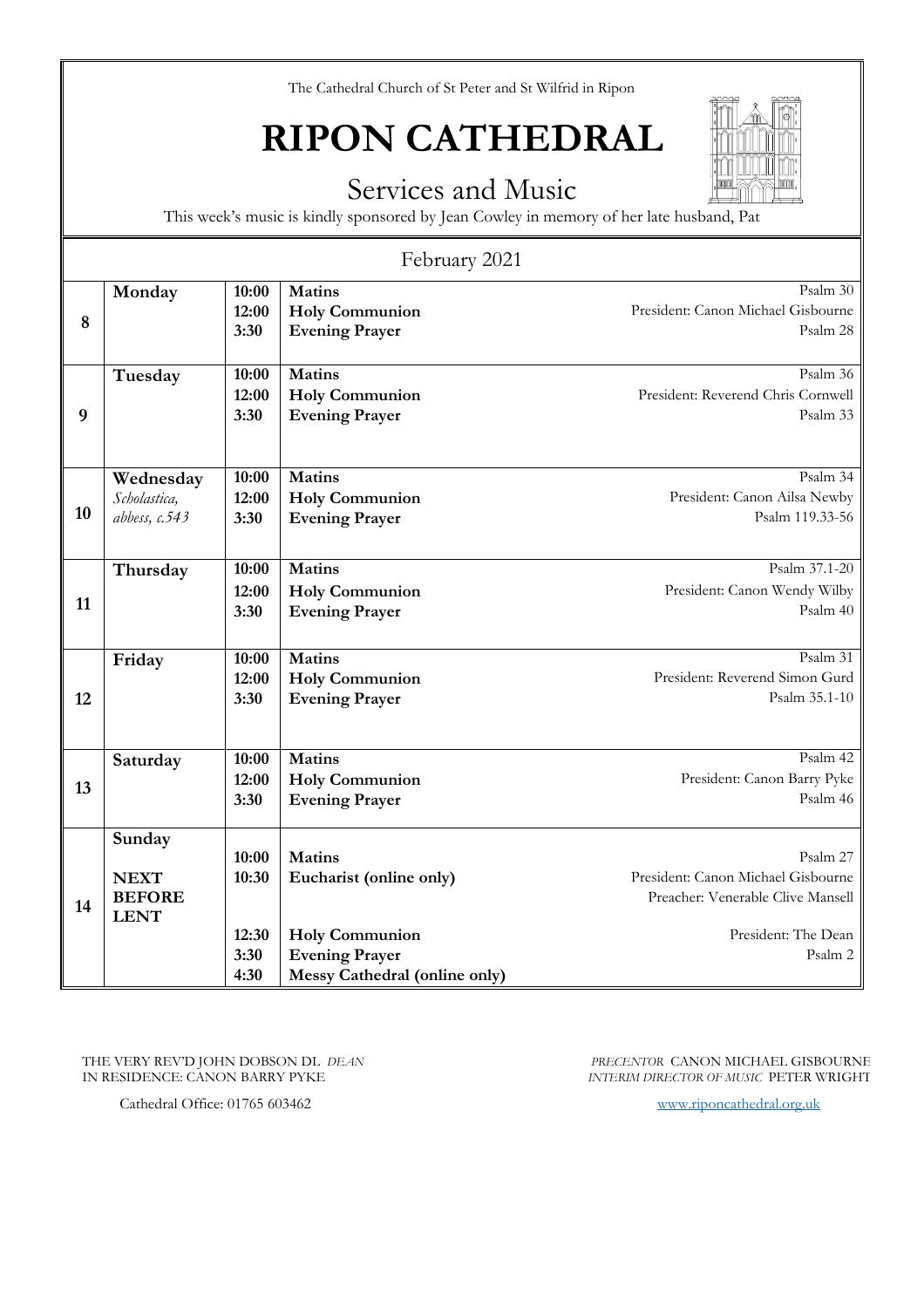# **RIPON CATHEDRAL**



### Services and Music

| February 2021 |                                                                                                  |                         |                                                                                   |                                                                                                                                                       |
|---------------|--------------------------------------------------------------------------------------------------|-------------------------|-----------------------------------------------------------------------------------|-------------------------------------------------------------------------------------------------------------------------------------------------------|
| 15            | Monday<br>Sigfird, bishop<br>1045<br>Thomas Bray,<br>priest, founder of<br>SPCK and<br>SPG, 1730 | 10:00<br>12:00<br>3:30  | <b>Matins</b><br><b>Holy Communion</b><br><b>Evening Prayer</b>                   | Psalm 44<br>President: Canon Ailsa Newby<br>Psalm 47                                                                                                  |
| 16            | Tuesday                                                                                          | 10:00<br>12:00<br>3:30  | <b>Matins</b><br><b>Holy Communion</b><br><b>Evening Prayer</b>                   | Psalm 48<br>President: Canon Michael Gisbourne<br>Psalm 50                                                                                            |
| 17            | Wednesday<br>Ash<br>Wednesday                                                                    | 10:00<br>12:00<br>3:30  | <b>Matins</b><br>Holy Communion with Imposition of Ashes<br><b>Evening Prayer</b> | Psalm 38<br>President: Canon Barry<br>Psalm 51                                                                                                        |
| 18            | Thursday                                                                                         | 10:00<br>12:00<br>3:30  | <b>Matins</b><br><b>Holy Communion</b><br><b>Evening Prayer</b>                   | Psalm 77<br>President: Venerable Clive Mansell<br>Psalm 74                                                                                            |
| 19            | Friday                                                                                           | 10:00<br>12:00<br>3:30  | <b>Matins</b><br><b>Holy Communion</b><br><b>Evening Prayer</b>                   | Psalm 3<br>President: Reverend Canon Richard<br>Cooper<br>Psalm 31                                                                                    |
| 20            | Saturday                                                                                         | 10:00<br>12:00<br>3:30  | <b>Matins</b><br><b>Holy Communion</b><br><b>Evening Prayer</b>                   | Psalm 71<br>President: Reverend Jeremy Trigg<br>Psalm 73                                                                                              |
| 21            | Sunday<br><b>FIRST OF</b><br><b>LENT</b>                                                         | 10:00<br>10:30<br>12:30 | <b>Matins</b><br>Eucharist (online only)<br><b>Holy Communion</b>                 | Psalm 77<br>President: The Dean<br>Preacher: Reverend Canon Andrew Norman<br>Diocesan Director of Ministry and Mission<br>President: Canon Barry Pyke |
|               |                                                                                                  | 3:30                    | <b>Evening Prayer</b>                                                             | Psalm 119.17-32                                                                                                                                       |